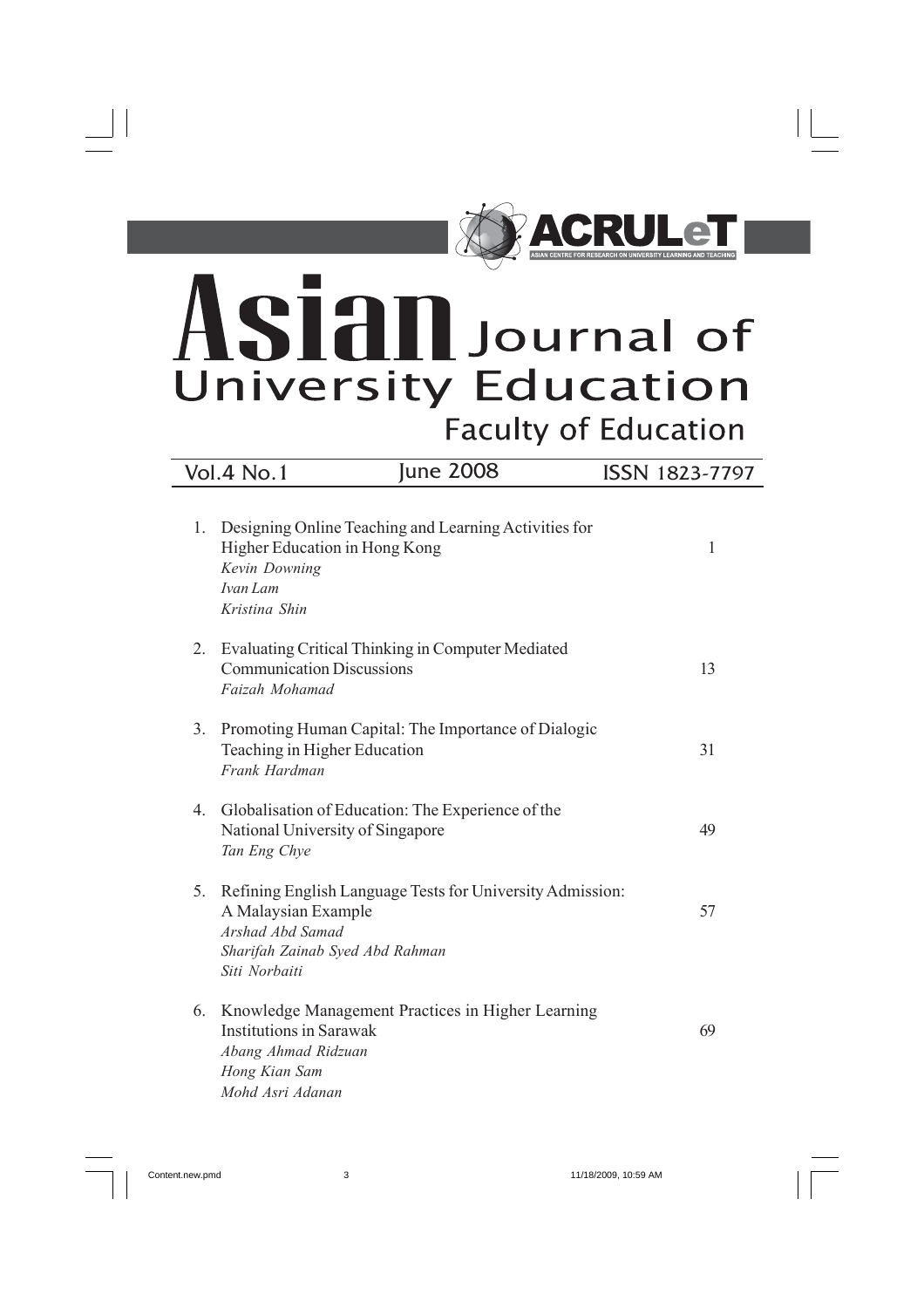| 7. | Evaluating University Teaching and Learning<br>Patricia J. Rogers                                                                                                                                                                                                                                                                                                                                                                                                            | 91  |
|----|------------------------------------------------------------------------------------------------------------------------------------------------------------------------------------------------------------------------------------------------------------------------------------------------------------------------------------------------------------------------------------------------------------------------------------------------------------------------------|-----|
| 8. | The Construction of the Malaysian Educators Selection<br>Inventory (MEdSI): A Large Scale Assessment Initiative<br>Joharry Othman<br>Lihanna Borhan<br>Nabilah Abdullah<br>W. Marzuki W. Jaafar<br>Sidek M Noah<br>Jamaludin Ahmad<br>Tajularipin Sulaiman<br>Abdul Malek Abdul Karim<br>Sapon Ibrahim<br>Mohd Yusop Ab. Hadi<br>Abdul Malik Abdul Rahman<br>Syed Mohamed Shafeq Syed Mansor<br>Norlena Salamuddin<br>Mohd Taib Harun<br>Zulkifli Mohamed<br>Munirah Ghazali | 113 |
| 9. | Culture and Learner Beliefs: A Study of Three Malay                                                                                                                                                                                                                                                                                                                                                                                                                          |     |

Postgraduate Students 127 *Faizah A Majid*

 $\begin{array}{c|c} \hline \hline \hline \hline \end{array}$ 

 $\sqrt{2}$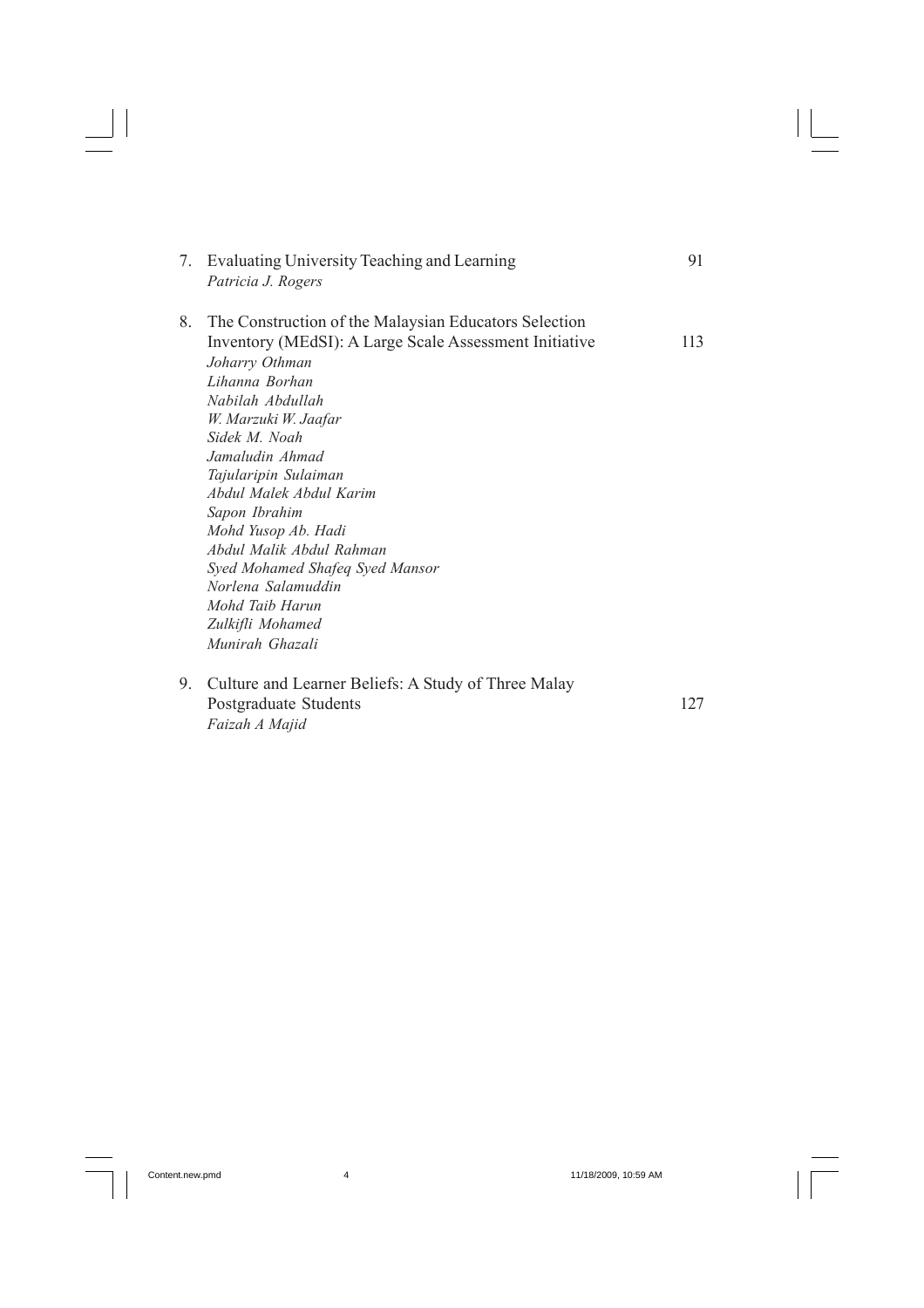# **The Construction of the Malaysian Educators Selection Inventory (MEdSI): A Large Scale Assessment Initiative**

*Joharry Othman Universiti Islam Antarabangsa Malaysia*

> *Lihanna Borhan Universiti Malaya*

*Nabilah Abdullah Universiti Teknologi MARA (UiTM), Malaysia Email: nabila626@yahoo.com*

> *W. Marzuki W. Jaafar Sidek M. Noah Jamaludin Ahmad Tajularipin Sulaiman Universiti Putra Malaysia*

*Abdul Malek Abdul Karim Universiti Utara Malaysia*

*Sapon Ibrahim Mohd Yusop Ab. Hadi Universiti Tun Hussein Onn*

*Abdul Malik Abdul Rahman Universiti Pendidikan Sultan Idris*

*Syed Mohamed Shafeq Syed Mansor Universiti Teknologi Malaysia*

*Norlena Salamuddin Mohd Taib Harun Universiti Kebangsaan Malaysia*

*Zulkifli Mohamed Universiti Malaysia Sarawak*

*Munirah Ghazali Universiti Sains Malaysia*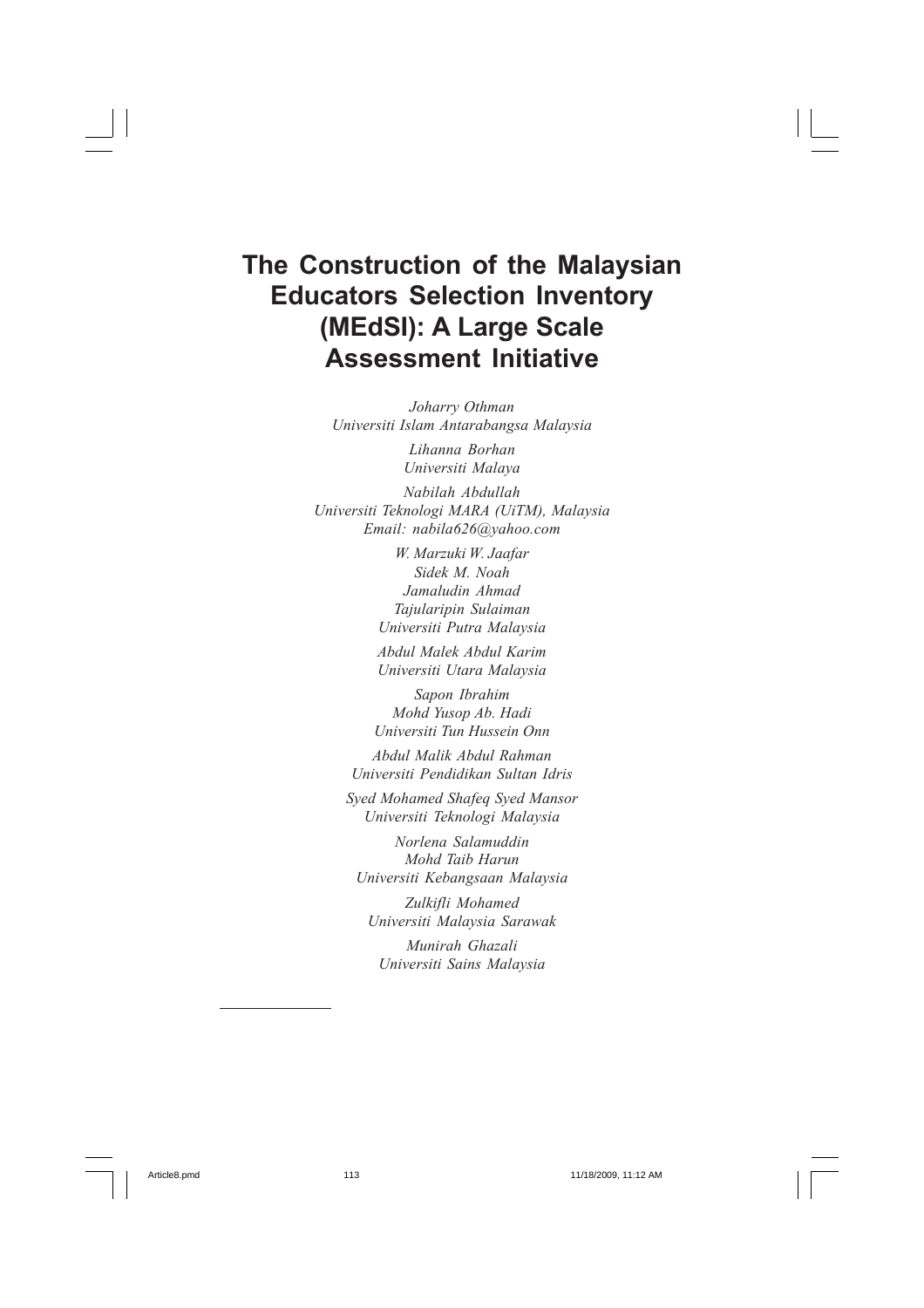#### ABSTRACT

*The crucial role that teachers and schools play in the development of a nation's human resource is undeniable. In Malaysia, teaching has always been perceived as a financially secure and relatively easy job by many, resulting in mass application for entry into teacher education programmes. Many of those who aspire and opto to go into the teaching profession however do so regardless of their personal interests, potential, and values. Pursuing a program that does not fit a person's personality and interest – despite initially having good academic credentials and excellent co-curricular involvement in school – may result in unsatisfactory academic performance, frustration, change of program and even withdrawal at college level. Hence, in the quest for selecting suitable teacher trainee candidates, a psychometrically sound instrument known as the Malaysian Educators Selection Inventory (MEdSI) was developed as a screening measure to filter the large number of teacher hopefuls. This paper specifically describes the theoretical basis and the constructs of the instrument developed*.

#### **Introduction**

As a small and developing nation, education has long been a very important part in the social development of Malaysia. Before Independence in 1957, the education system was used to segregate the different ethnic and social groups in the country. After independence, the system has attempted to unite these groups and decrease the differences among the various races of the Malaysian population. As Malaysia is poised to become a fully developed nation by 2020, education is again at the forefront. The development of a country hinges on the development of its people and the role that schools and teachers play in this early phase of human resource development is of utmost importance. The best policies and curricula may be drawn up, but unless the best teachers are recruited, these may all come to naught. Therefore, in order to make the best possible use of the expertise and facilities that are already in place in the various teacher training programmes in the public universities, new policies have been drawn up in the teacher trainee selection process. In addition to meeting scholastic requirements and passing the interview process, candidates for teacher training couses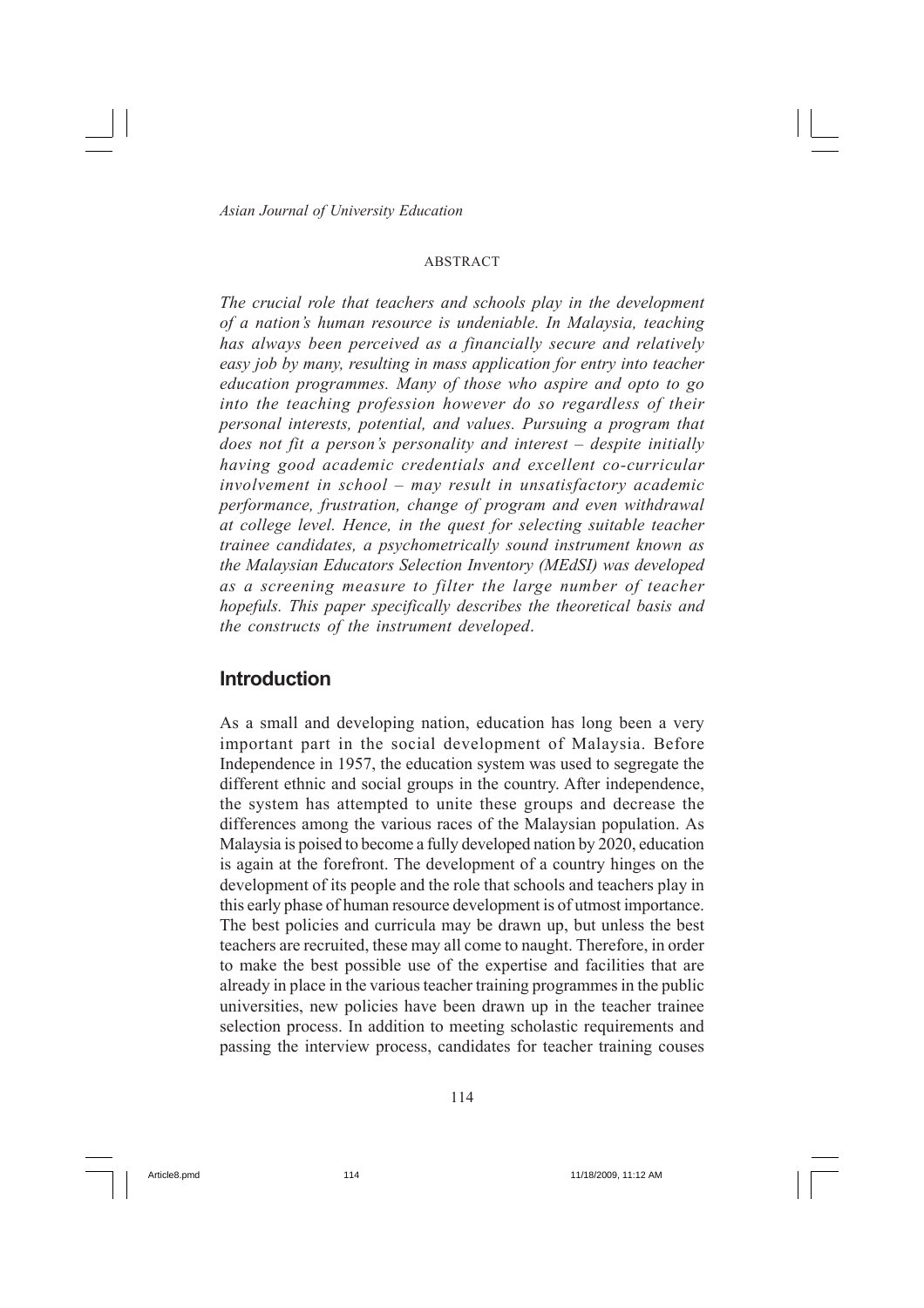are now also screened with a psychometric test, the Malaysian Educators' Selection Inventory (MEdSI).

Given the large number of applicants who meet the academic criteria, and as interviewing is a very labourious and time-consuming process, another screening test is deemed necessary before the applicants are short-listed for interview. But what kind of screening test? Academic qualifications alone are not a guarantee of a capable teacher. Thus, we go to the personality and career aptitude frameworks in designing the instrument. The objective is not simply to decrease the number of candidates to be interviewed. We want an instrument that will filter out less suitable teacher trainee candidates and which is not only based on sound theoretical background but will also have the psychometric properties of a valid and reliable instrument.

#### **Theoretical Background**

The match between a person's characteristics and his or her career is essential for motivation, work satisfaction, achievement, productivity and career stability (Holland, 1998). This is also similar to Parson's view that a career well-chosen is like fitting a square peg into a square hole and a round peg into a round hole, and not the other way around. This essentially means there is a need to choose the right person for the right job, and on this premise, our teacher trainee candidates have to have some intrinsic qualities that will, with training, make them into capable teachers. The intrinsic qualities that we measured in MEdSI fall under four components: Personality, Career Aptitude, Integrity and Emotional Intelligence.

Incompatibility between personality, interest and career choice may be manifested not just in unsatisfactory performance during training, but it may also be shown on the job through excessive sick leave taken, job truancy, insufficient commitment and so on. (Carmeli & Gefan, 2005). As teachers, this should be taken seriously as there may be damaging ramifications for the pupils' performance and self-development when teachers are under-performing or prone to truancy – either physically or psychologically. Thus, personality and career aptitude are two of the major components in MEdSI.

Matching individual characteristics with the needs of training and career choices through psychometric testing is not new. For example, the Vocational Preference Inventory (VPI), Self-Directed Search (SDS),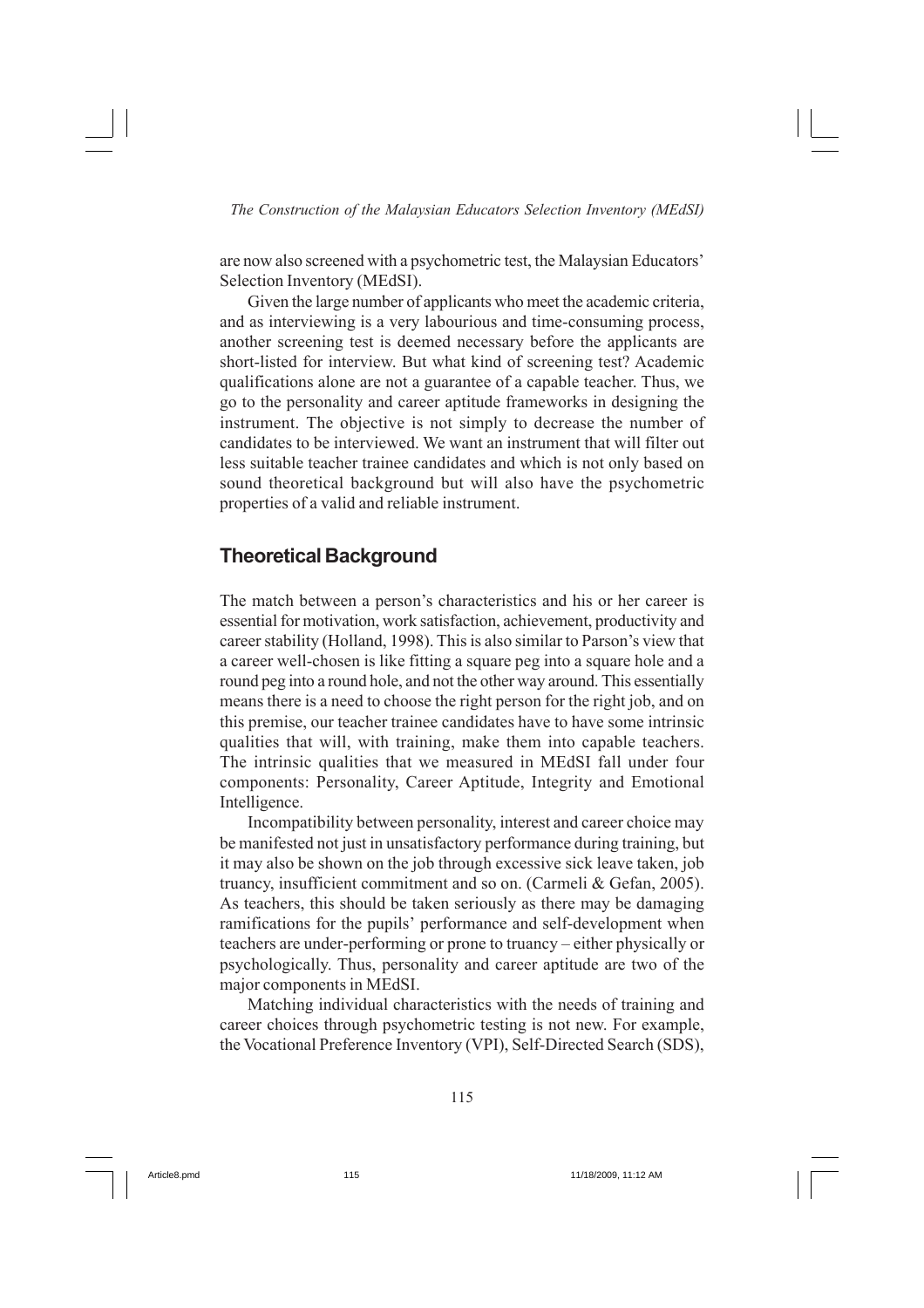Strong-Campbell Interest Inventory (SCII) are tests that have been widely used in the United States in hiring and also in student admission processes. What is common to these tests is the concept of Person-Environment Fit (P-E Fit) (Sekiguchi, 2004). Instead of taking any one of these tests wholesale, it was decided that the cultural differences between Malaysia and the United States and the societal needs of Malaysia are pertinent enough to mandate a homegrown instrument, while still relying on wellestablished psychological and psychometric principles.

The Integrity Scale is a unique contribution to this teacher trainee candidate's selection process as it takes into account the current problems that have plagued the Malaysian schools and teachers. The items were basically designed to discriminate between those who think teaching is an easy half-day job and those who have a strong interest in teaching. Integrity here subsumes positive values that can be measured within the confines of knowledge, behaviour and attitude. Integrity is a projection of teacher professionalism regarding discipline, diligence, responsibility, optimism, leadership, patience, creativity and innovation.

Emotional Intelligence is considered a necessary component of a teacher's persona as teachers are constantly dealing with students. Teachers who can understand and manage their emotional life and those of their students are better off in handling conflicts that arise in classrooms. Those teachers who are competent and able to solve such problems and demonstrate good planning skills while managing daily tasks generally are more effective in classroom management.

#### **Administration of MEdSI**

MEdSI is a 300-item instrument designed to capture four intrinsic qualities i.e., Personality, Career Interest, Integrity and Emotional Quotient. Personality was adapted from Sidek's Personality Inventory, Career Interest was modeled upon Holland's SDS and Emotional Intelligence was adapted from EQMap. The Integrity dimension was drawn up based on the spirit of the National Philosophy of Education, the five pillars of nationhood and the Malaysian Educators Code of Ethics.

Given the number of applicants and the high stakes nature of the assessment, ease of administration and scoring is also important. Hence, MEdSI is a paper-and-pencil multiple-choice test with a time-limit of 60 minutes.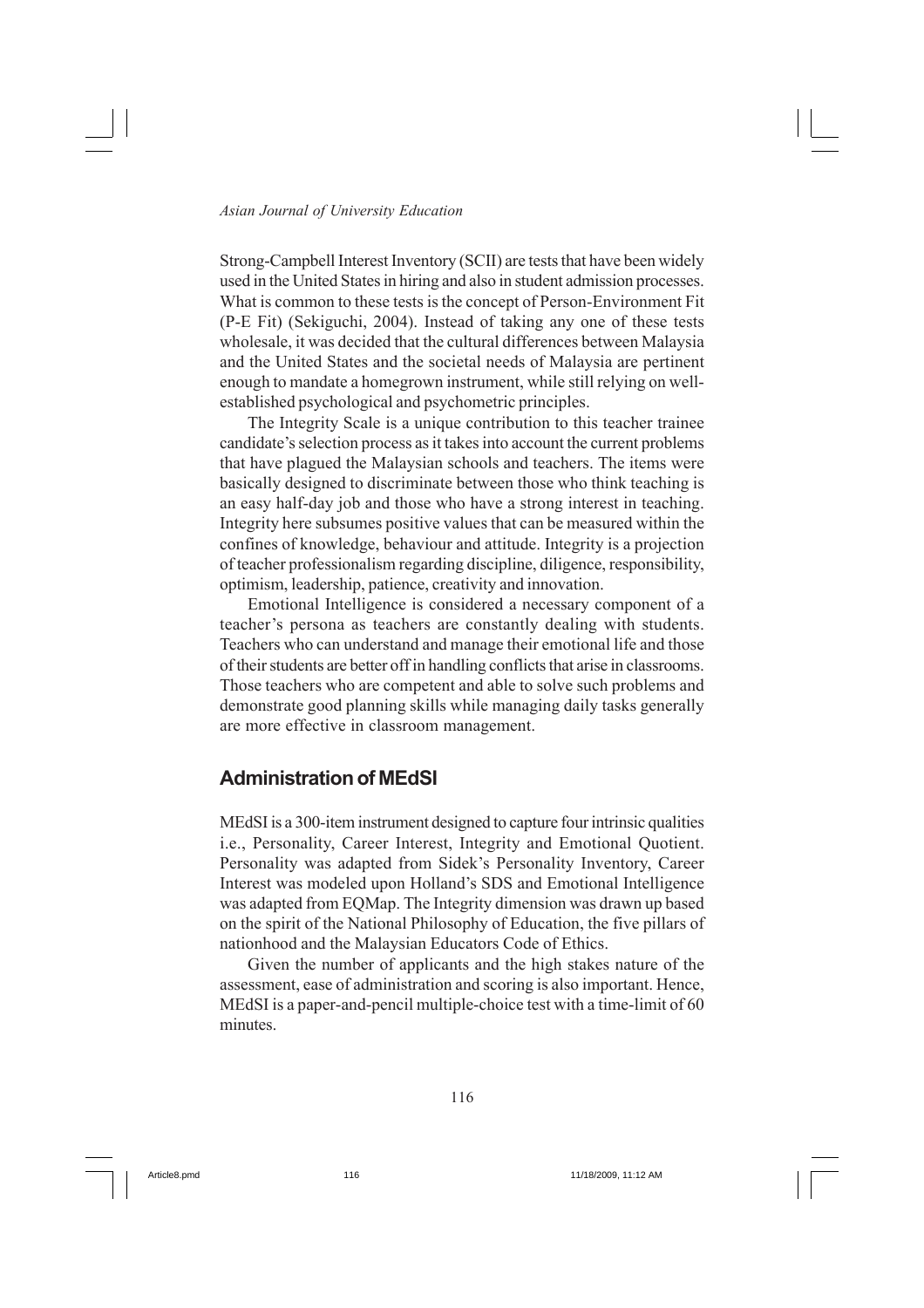#### **Psychometric Properties: Reliability and Validity**

The finalized version was administered to 1,069 students currently undertaking education courses in three universities for establishing reliability and norms. The data presented here came from this norm group.

Table 1 shows the number of items and internal consistency of each dimension as measured through the Cronbach alpha.

| Dimension                 | Number of items | Cronbach alpha |
|---------------------------|-----------------|----------------|
| Personality               | 110             | .834           |
| Career interest           | 60              | .886           |
| Integrity                 | 70              | .825           |
| <b>Emotional Quotient</b> | 60              | .890           |
| Total                     | 300             | .901           |

Table 1: Reliability Measures of MEdSI

#### **Personality**

In MEdSI, the personality items were presented as a yes/no statement. The applicant is required to answer whether the item describes them or not. Included in the Personality dimension is a Lie Scale. This Lie Scale is very important to the entire test as applicants who fail the Lie Scale (a minimum answer of 4 out of the 10 items) are discarded from the pool of applicants. The Lie Scale is made up of items which applicants should not be expected to truthfully answer 'yes' but in the hope to appear good they would answer 'yes.'

An example of a Lie Scale item is:

*'I never disagree with my parents'.*

The personality model is taken from Cattell. Apart from the Lie Scale, the sub-scales are Assertive, Analytical, Autonomous, Extrovert, Intellectual, Resistance, Self-Criticism, Leadership, Helping and Achievement. Factor analysis was done on all the 11 sub-scales of the Personality dimension of MEdSI to determine the number of factors produced. For this purpose, the 11 x 11 correlation matrices were analyzed using the varimax rotation. Using this approach, the factors that are maintained for further processing are those that produced a high percentage value in terms of the variance and have eigenvalue more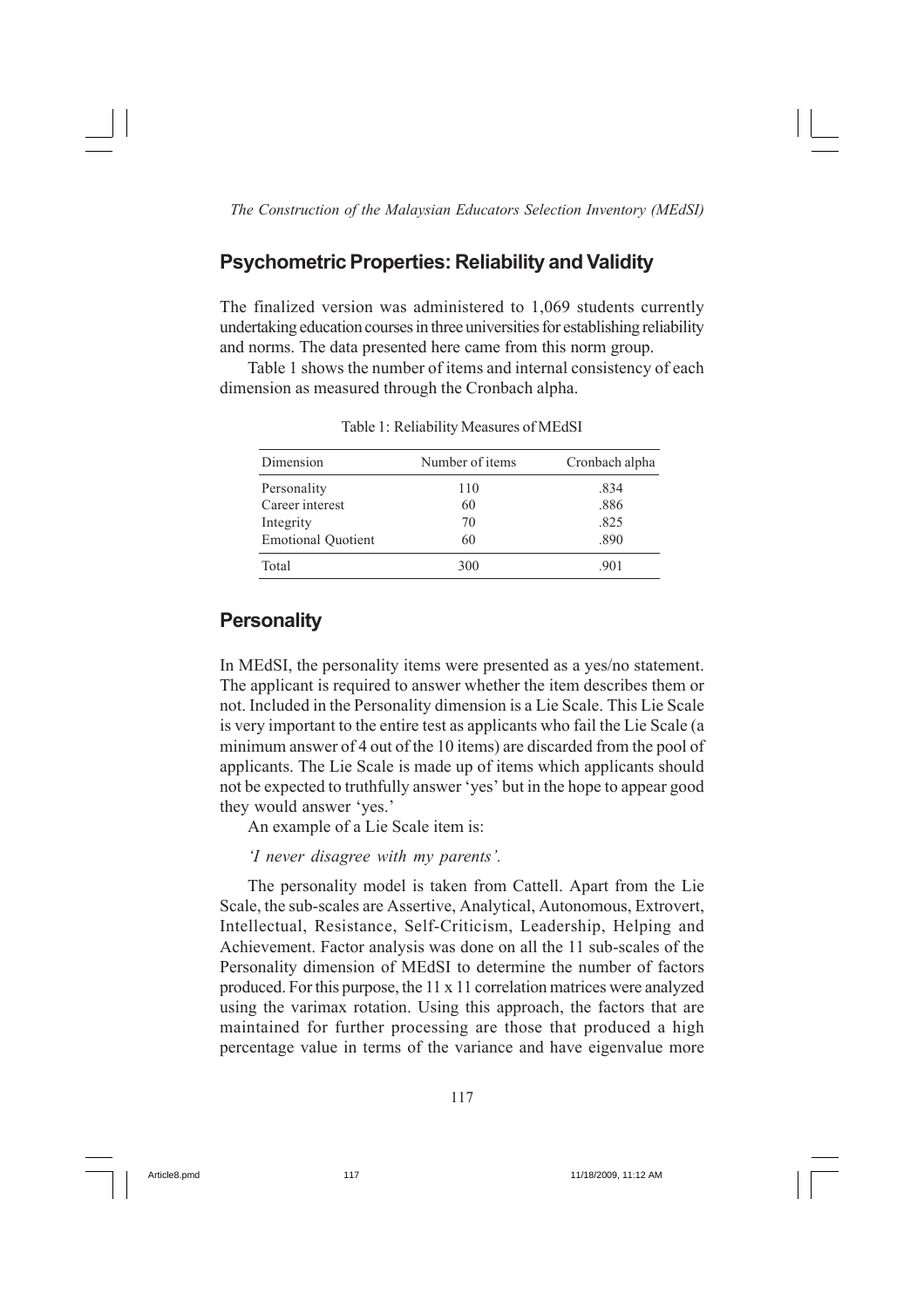| Personality<br>Trait |        | 2      | 3      | 4      | 5      | 6      |            | Factor Factor Factor Factor Factor Factor Factor Communality |
|----------------------|--------|--------|--------|--------|--------|--------|------------|--------------------------------------------------------------|
| Intellectual         | $.76*$ | .30    | .23    | .12    | .32    | .25    | .22        | .65                                                          |
| Analytical           | $.66*$ | .17    | .25    | .27    | .31    | .32    | .19        | .56                                                          |
| Persistence          | .17    | $.67*$ | .11    | .16    | .21    | .28    | .31        | .61                                                          |
| Extrovert            | .44    | .23    | $.56*$ | .33    | .39    | .13    | $\cdot$ 31 | .54                                                          |
| Helping              | .37    | .28    | $.57*$ | .41    | .32    | .19    | .17        | .57                                                          |
| Achievement          | .19    | .26    | 33     | $.61*$ | .26    | .21    | .24        | .57                                                          |
| Assertive            | .11    | $-23$  | .19    | $.54*$ | .15    | .19    | .29        | .71                                                          |
| Leadership           | .20    | .18    | .12    | $.56*$ | .21    | .13    | .21        | .43                                                          |
| Autonomy             | .17    | .14    | .36    | 37     | $.57*$ | .18    | .22        | .72                                                          |
| Self-Critic          | .37    | .32    | .21    | .28    | .10    | $.54*$ | .19        | .51                                                          |
| Honesty              | .23    | .19    | .29    | .34    | .26    | .36    | $.56*$     | .59                                                          |

Table 2: Factor Analysis Results of Personality Cluster, MEdSI

Note:

h2 - communality

\* - variables with loadings > .50

than one. In terms of variance, Edwards and Whitney (1972) have proposed a variance of 75% or higher. Results show that factor analysis produced seven factors (see Table 2) with eigenvalues of more than one. Four of these are single factors, while the other three are combined factors.

An inspection of the factors show that Factor 1 has two variables with a loading of more than .50, i.e., Intellectual (.76) and Analytical (.66). While Factor 3 has two variables with loadings more than .50 i.e. Extrovert (.56) and Helping (.57).

#### **Career Interest**

The career interest section follows Holland's Career test. For example:

| Artistic | : Seek opportunity for self expression like composing<br>lyrics, paints, perform drama or theatre, etc.                                       |
|----------|-----------------------------------------------------------------------------------------------------------------------------------------------|
|          | Investigative : Like to experiment things, interested in nature and why<br>things happen, enjoys using logic and solving complex<br>problems. |
| Social   | : Like to work with other people, have high needs to work<br>as a team, like to solve interpersonal problems.                                 |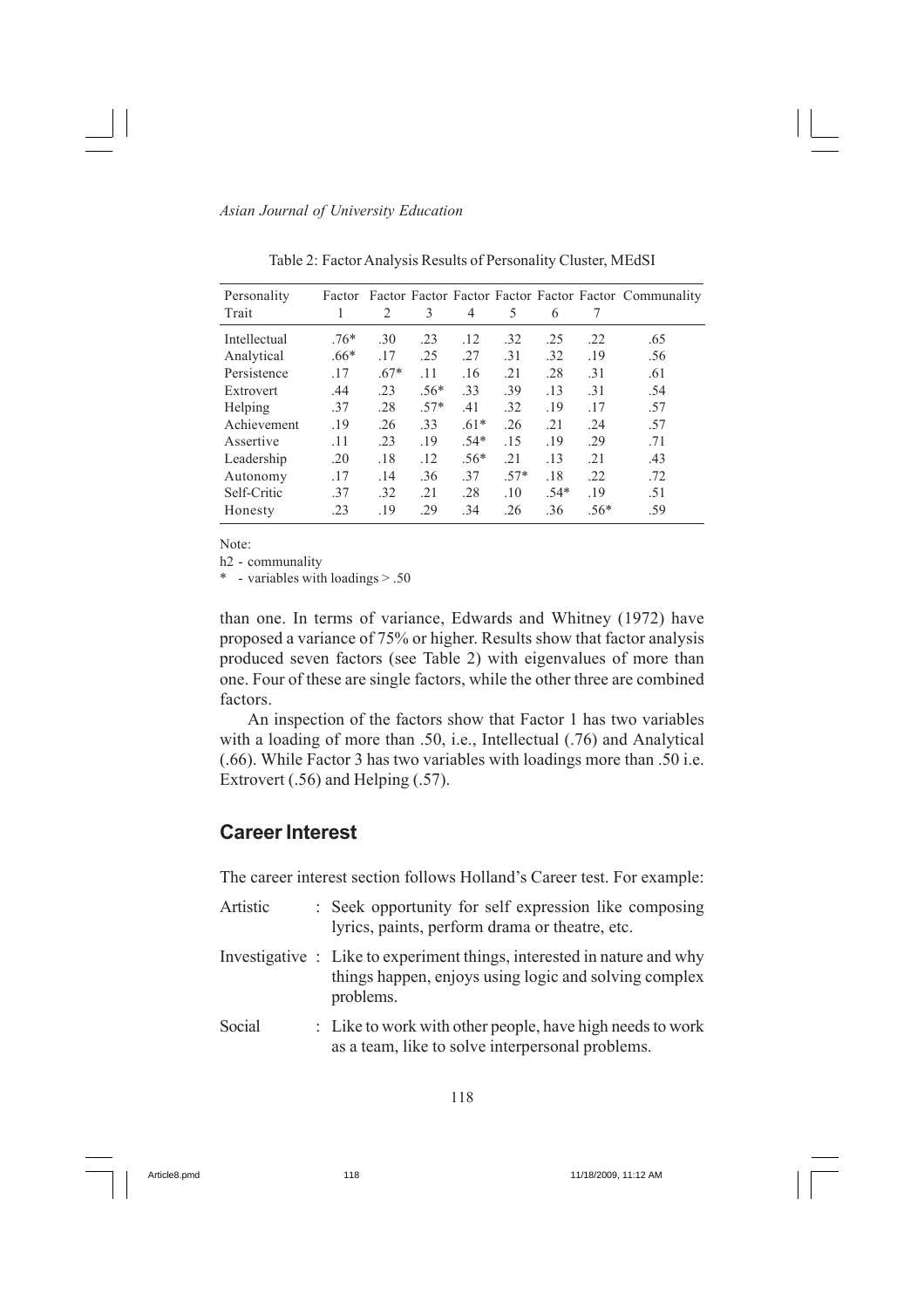Factor analysis was done on the six subscales in the Career Interest Dimension of MEdSI. The 6x6 correlational matrices with varimax rotation were used. The results are displayed in Table 3.

| Variables     | Factor 1 | Factor 2 | Factor 3 | h2  |
|---------------|----------|----------|----------|-----|
| Realistic     | $.83*$   | .30      | .12      | .78 |
| Investigative | .68*     | .19      | .29      | .59 |
| Conventional  | .18      | $.75*$   | .08      | .60 |
| Enterprising  | .17      | $.64*$   | .39      | .58 |
| Social        | .11      | .23      | $.63*$   | .47 |
| Artistic      | 21       | $-.00$   | 57*      | -37 |

Table 3: Result of Varimax Rotation Factor Analysis on Career Interest

Note:

h2 - communality

\* - variables with loadings > .50

An examination of Factor 1 revealed that only 2 of the factors have loadings of more than .50 i.e., Realistic (.83) and Investigative (.68). Factor 2 has 2 variables with loadings more than .50 i.e. Conventional (.75) and Enterprising (.64), while Factor 3 has 2 variables with loadings more than .50 i.e., Social (.63) and Enterprising (.64). Although the results are different from Holland's findings of six separate factors (1997), it is still compatible with his theoretical leanings.

#### **Integrity**

The Integrity Scale is made up of three sub-scales i.e., Trustworthiness, Honesty and Wisdom. Table 4 shows the reliability coefficient of each of these subscales as measured through the Cronbach alpha.

Table 4: Reliability Coefficient of Integrity Subscales

|              | No. Cluster     | Cronbach alpha |
|--------------|-----------------|----------------|
| $\mathbf{1}$ | Trustworthiness | .856           |
| 2.           | Honesty         | .848           |
| 3            | Wisdom          | 852            |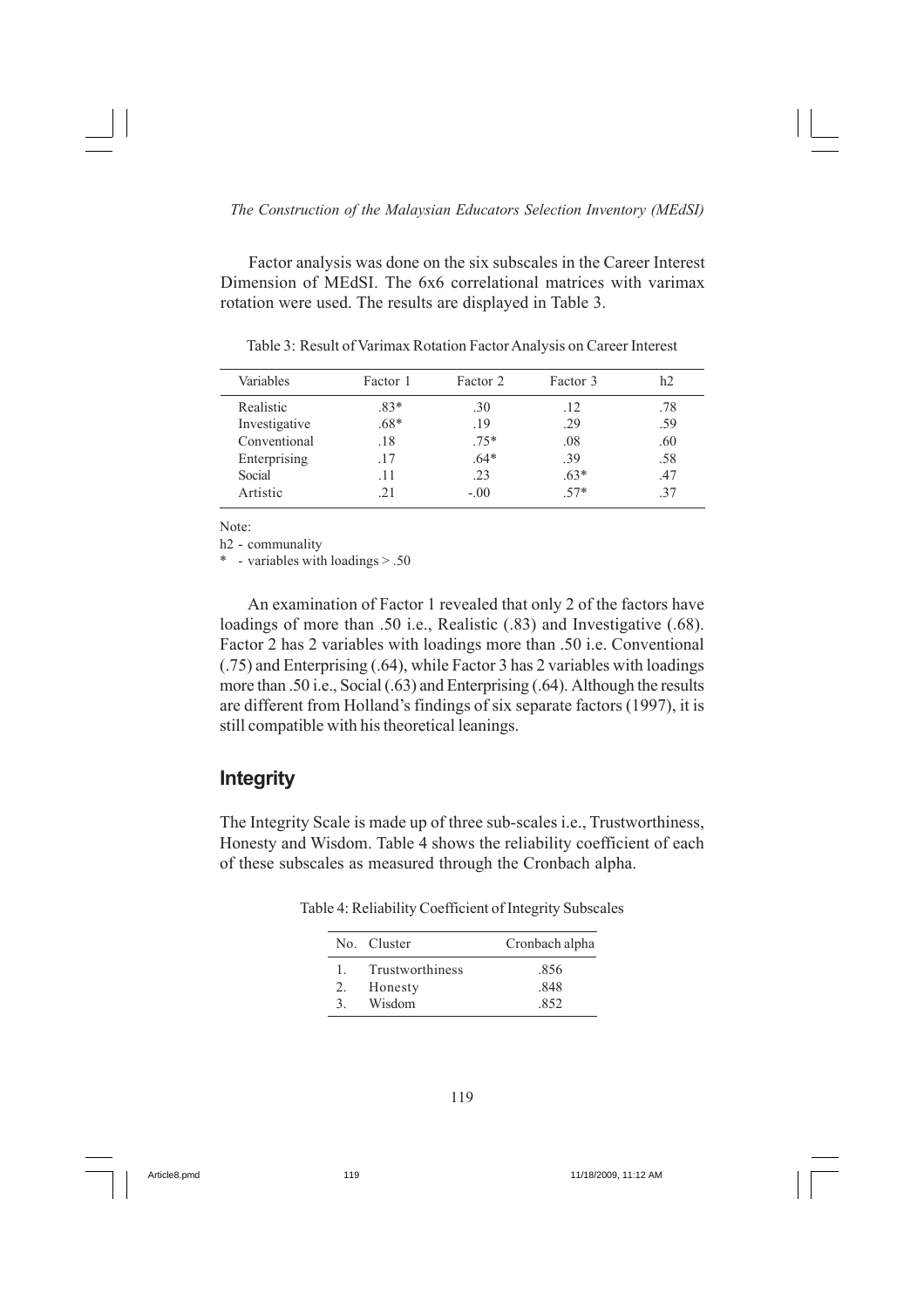## **Emotional Intelligence**

The internal reliability of the Emotional Intelligence subscales was calculated and the result as manifested through the Cronbach alpha is shown in Table 5.

Table 5: Internal Reliability of Emotional Intelligence Subscales

| No. | Sub-scale                          | Reliability coefficient |
|-----|------------------------------------|-------------------------|
| 1.  | Emotional self-awareness           | .875                    |
| 2.  | Emotional expression               | .825                    |
| 3.  | Other People's Emotional Awareness | .925                    |
| 4   | Resilience                         | .825                    |
| 5.  | Interpersonal Relationship         | .800                    |
| 6.  | Relationship Quotient              | .767                    |

#### **Norms**

Tables 6 to 9 display the means, standard deviations and the  $50<sup>th</sup>$  percentile score for all the Dimensions of MEdSI.

Table 6: Mean, Standard Deviation and Percentile Scores for Personality

| No. | Personality Trait | Mean | <b>SD</b> | $50th$ Percentile |
|-----|-------------------|------|-----------|-------------------|
| 1.  | Assertive         | 5.83 | 1.74      | 6.0               |
| 2.  | Analytical        | 7.10 | 2.22      | 7.0               |
| 3.  | Autonomy          | 7.37 | 1.73      | 7.0               |
| 4.  | Extrovert         | 6.84 | 2.22      | 7.0               |
| 5.  | Intellectual      | 5.21 | 2.23      | 5.0               |
| 6.  | Persistence       | 7.06 | 1.92      | 7.0               |
| 7.  | Self-Critic       | 5.58 | 1.90      | 6.0               |
| 8.  | Leadership        | 4.88 | 2.64      | 5.0               |
| 9.  | Helping           | 8.43 | 1.47      | 9.0               |
| 10. | Achievement       | 7.75 | 1.62      | 8.0               |
| 11. | Honesty           | 3.58 | 2.12      | 3.0               |
|     |                   |      |           |                   |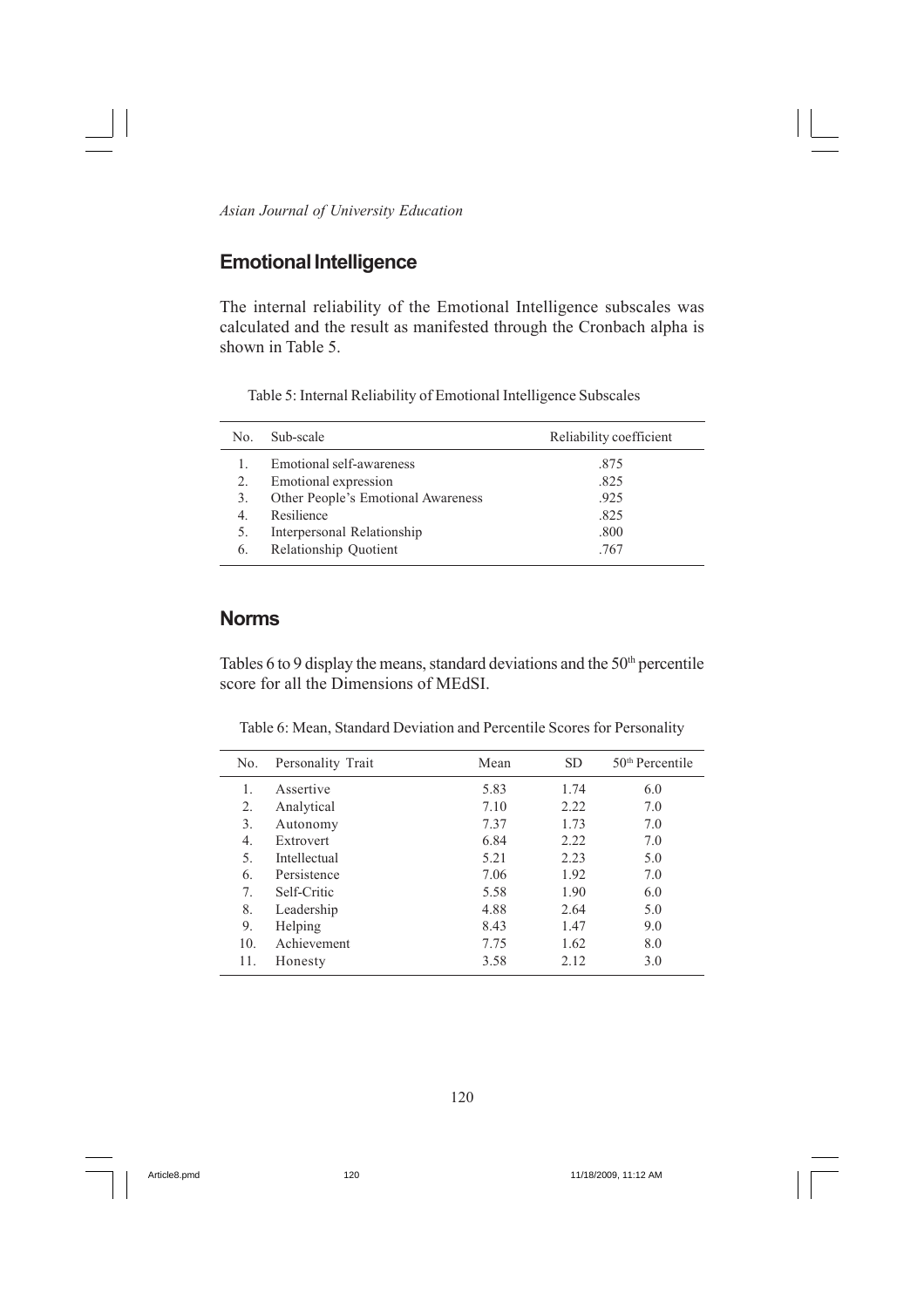Table 7: Mean, Standard Deviation and Percentile Scores for Career Interest

| No. | Career Interest | Mean | SD.  | $50th$ Percentile |
|-----|-----------------|------|------|-------------------|
|     | Realistic       | 2.53 | 2.80 | 1.0               |
| 2.  | Investigative   | 4.30 | 3.01 | 4.0               |
| 3.  | Artistic        | 5.55 | 2.57 | 5.0               |
| 4.  | Social          | 7.48 | 1.89 | 8.0               |
| 5.  | Enterprising    | 4.44 | 2.65 | 4.0               |
| 6.  | Conventional    | 4.06 | 2.71 | 4.0               |

Table 8: Mean, Standard Deviation and Percentile Scores for Integrity

| No. Integrity          | Mean           | SD.          | $50th$ Percentile |
|------------------------|----------------|--------------|-------------------|
| Honesty<br>Being Clean | 88.54<br>66.91 | 5.15<br>4.20 | 89.0<br>67.0      |
| Being Wise             | 38.79          | 2.49         | 39.0              |

Table 9: Mean, Standard Deviation and Percentile Scores for Emotional Intelligence

| No. | <b>Emotional Intelligence</b>     | Mean  | SD.  | $50th$ Percentile |
|-----|-----------------------------------|-------|------|-------------------|
|     | <b>Emotional Self-Awareness</b>   | 31.78 | 3.00 | 31.0              |
|     | <b>Emotional Expression</b>       | 23.89 | 2.59 | 24.0              |
| 3   | Emotional Awareness toward Others | 35 14 | 3.77 | 35.0              |
| 4   | Resilience                        | 36.94 | 3.62 | 37.0              |
|     | Interpersonal Relationship        | 27.55 | 2.58 | 28.0              |
| 6.  | Relationship Quotient             | 22.02 | 2.71 | 22.O              |

The overall norms of the MEdSI assessment are displayed in Figure 1.

### **Conclusion**

In general, the MEdSI instrument has been able to achieve its aims. The reliability and validity analyses show that the psychometric properties of good measurement are not compromised even with a large-scale and high-stake instrument such as this. Follow-up studies of teacher trainee cohorts who were admitted to teacher training programmes in the various Malaysian public universities showed encouraging results. Preliminary observations from several universities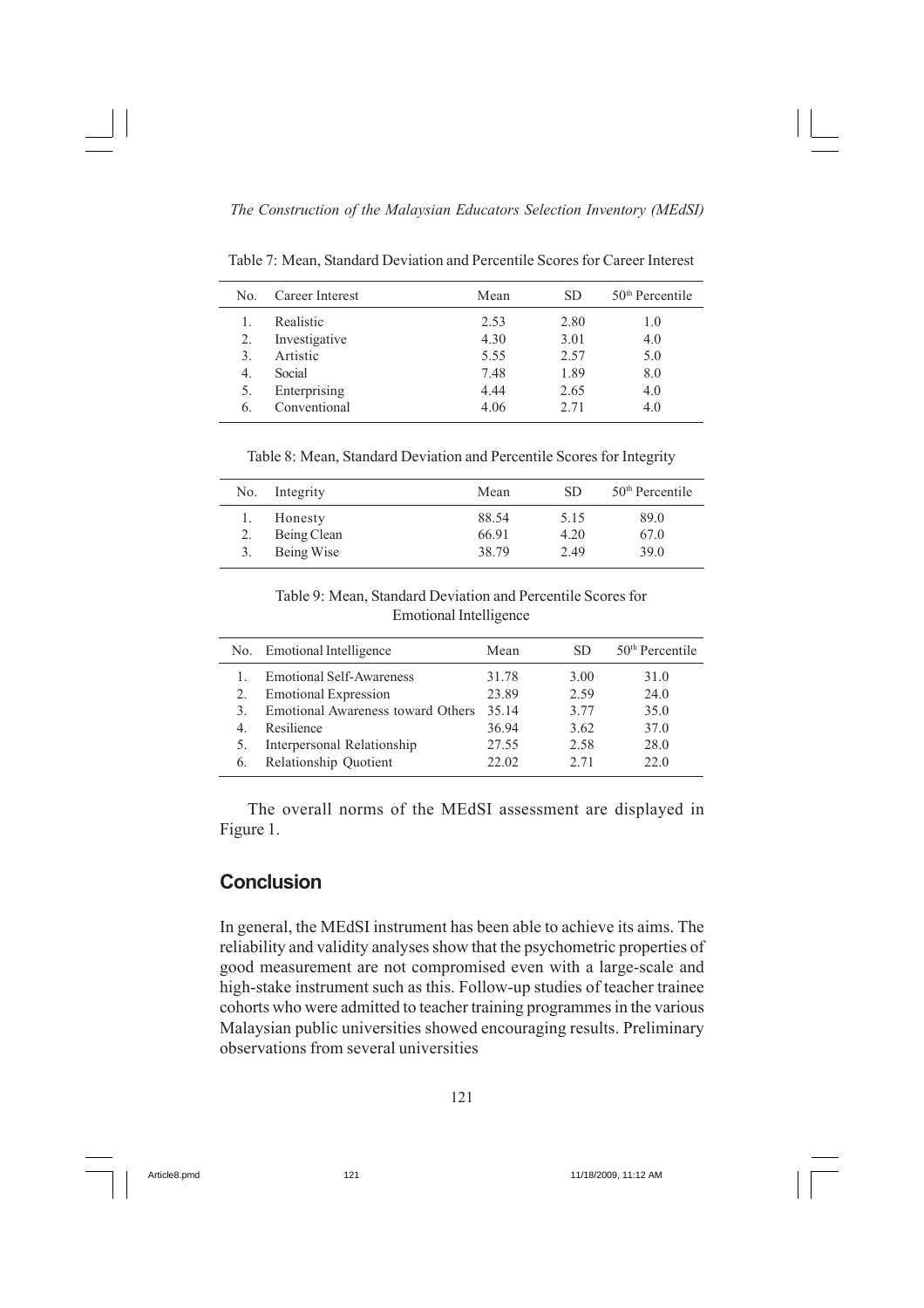|                                  | ×                    | H  |    | ı.      | 28            | ę                    | ä       |                |    | ï   | Å                    | ę             | ı              | ı  |                      | ä       | ï | ¥,                       | ę             |                           |
|----------------------------------|----------------------|----|----|---------|---------------|----------------------|---------|----------------|----|-----|----------------------|---------------|----------------|----|----------------------|---------|---|--------------------------|---------------|---------------------------|
|                                  | Ξ                    |    |    | ŧ       | ź,            | ۰                    | ä       | ×              | k  | ï   | $\frac{1}{5}$        | ۰             | $\blacksquare$ | ı  | ä                    | ×       | ı | S.                       | Ò             | (continued)               |
|                                  | RS                   | Ĥ  |    | ĸ       | Ş             | ÷                    | ä       |                |    | ı   | ą.                   | ÷             | ı              | ٠  | ä                    | ×       | ı | ş                        | 0             |                           |
|                                  | ×                    | щ  | ٥  | ŧ       | 45.           | $\Rightarrow$        | ×       |                | ×  | ı   | $\frac{1}{4}$        | $\Rightarrow$ | ı              | ٠  | ×                    | ×       | ŧ | 3Ś,                      | $\Rightarrow$ |                           |
| <b>INTELLIGENCE</b><br>EMOTIONAL | Н                    |    |    | ŧ       | 30.           | 4                    | ×       |                | ı  | ï   | 27.                  | $\Rightarrow$ | ï              | ٠  | ×                    | ×       | ı | 26.                      | $\Rightarrow$ |                           |
|                                  | ×                    | ×  | ш  | ı       | 39.           | 4                    |         |                |    | ١   | 36.                  | $\Rightarrow$ | ŧ              |    |                      |         | ı | B,                       | $\Rightarrow$ |                           |
|                                  | E                    | ×  |    | ı       | 4             | 4                    | ä       | ä              | k  | ï   | 42,                  | ۰             | ï              | ŧ  | ä                    | ×       | ı | $\frac{1}{4}$            | $\circ$       |                           |
| INTEGRITY                        | BS                   | H  |    | ı       | P6.           | $\circ$              | ä       | ×              | ı. | ï   | ŗ,                   | c             | ı              | ł  | ä                    | ä       | ı | F.                       | $\circ$       |                           |
|                                  | ×,                   | Σ  | H  | ı.      | $\cong$       | 33                   | ä       |                |    | ı   | 95,                  | ۰             | ı              | í, | ü                    | ı       | ı | 93,                      | $\circ$       |                           |
|                                  | Ü                    |    |    | ı       | Ξ,            | $\Rightarrow$        | ı       | ×              | ×  | ı   | 8.0                  |               | ı              | ŧ  | ×                    | ×       | ı | $\tilde{z}$              |               |                           |
|                                  | Щ                    |    |    | ı       | g             | $\Rightarrow$        | ı       | ×              | ĸ  | ï   | 8.0                  |               | ı              | ï  | ×                    | ×       | ı | 7.0                      |               |                           |
|                                  | s                    |    |    | ı       | g             | $\Rightarrow$        | ı       |                |    | ï   | ₫,                   | $\Rightarrow$ | ı              | ۱  | u                    | ×       | ı | $\overline{\mathcal{S}}$ |               |                           |
|                                  | ×,                   |    |    | ı       | g             | $\Rightarrow$        | ٠       | ٠              | ŧ  | ï   | $\tilde{\mathbf{5}}$ |               | ï              | ۱  | ×                    | ×       | ı | 20                       |               |                           |
|                                  | -                    |    |    | ı       | ₫             | o                    | ×       | ä              | ı  | ï   | 50                   |               | ı.             | ı  | ×                    | ×       | ı | $\tilde{z}$              |               |                           |
| <b>CAREER INTEREST</b>           | r.                   |    |    | ŧ       | ₫,            | $\ddot{\phantom{1}}$ | ×       | $\blacksquare$ | ×  | ı   | 7.0                  |               | ı              | ٠  | H                    | ×       | ŧ | 5.0                      |               | Figure 1: Norms for MEdSI |
|                                  | Ξ                    | œ  |    | ı       | o,            | ۰                    | ä       | ä              | k  | ï   | ç.                   | ۰             | ı              | ŧ  | ä                    | ×       | ı | ψŝ                       | $\circ$       |                           |
|                                  | K                    | Δ. |    | ı       | ₫             | $\circ$              | ı       | ×              | ×  | ı   | ₫.                   | Ò             | ı              | ٠  | $\scriptstyle\rm II$ | ×       | ı | $\tilde{\mathbf{S}}$     |               |                           |
|                                  | Ę                    | Ò  |    | ŧ       | ₫,            | $\Rightarrow$        | ä       |                |    | ı   | g                    | $\Rightarrow$ | ı              | ŧ  | ×                    | ×       | ŧ | ₫                        | $\circ$       |                           |
|                                  | ×                    | 嵒  |    | ŧ       | g             | $\Rightarrow$        | ×       | ×              | ×  | ï   | $^{9.0}$             |               | ı              | ٠  | ×                    | ×       | ı | 7.0                      |               |                           |
|                                  | ×                    | œ  | ≏  | ŧ       | Ξ,            | $\Rightarrow$        | ×       | ×              | ٠  | ŧ   | 20                   |               | ,              | ,  | $\,$                 | ×       | ı | $\tilde{r}$              |               |                           |
|                                  |                      | Ξ  | z  | ı       | ₫,            | $\Rightarrow$        |         |                |    | ï   | $\tilde{9.0}$        |               |                |    |                      |         | ı | $\tilde{\mathcal{S}}$    |               |                           |
|                                  | E                    | Д  |    | ı       | ₫             | $\Rightarrow$        | ı       | ×              | ×  | ï   | $\tilde{8.0}$        |               | ï              | ۱  | ä                    | ×       | ı | 7.0                      |               |                           |
|                                  | Щ                    | KS |    | ı       | ₫             | $\circ$              | ä       | ä              | ı  | ï   | $\tilde{9.0}$        |               | ı              | ı  | ×                    | ×       | ı | $\tilde{9.0}$            |               |                           |
|                                  | ×,                   | ۵  | ⊢  | ı.      | ≦.            | $\circ$              | ä       | ä              | k  | ï   | ₫                    | $\circ$       | ı              | ï  | ä                    | k       | ı | 93                       |               |                           |
| PERSONALITY                      | ⊀                    | z  | ×, | ı       | ₫             | $\ddot{\phantom{1}}$ | ı       | ×              | ×  | ı   | ₫,                   | 0             | ı              | ٠  | ×                    | ×       | ı | $\tilde{6}$              |               |                           |
|                                  | ٩S                   | Щ  |    | ŧ       | $\frac{6}{2}$ | ı                    | $\,$    | ×              | k  | 8.0 |                      |               | $\mathbf I$    | ٠  | $\,$                 | ĸ       | ı | 7.0                      |               |                           |
| PERCEN                           | <b>SCORE</b><br>TILE |    |    | $-99 -$ |               |                      | $-90 -$ |                |    |     |                      |               |                |    |                      | $-80 -$ |   |                          |               |                           |

 $\begin{array}{c|c} \hline \hline \end{array}$ 

122

 $\sqrt{1}$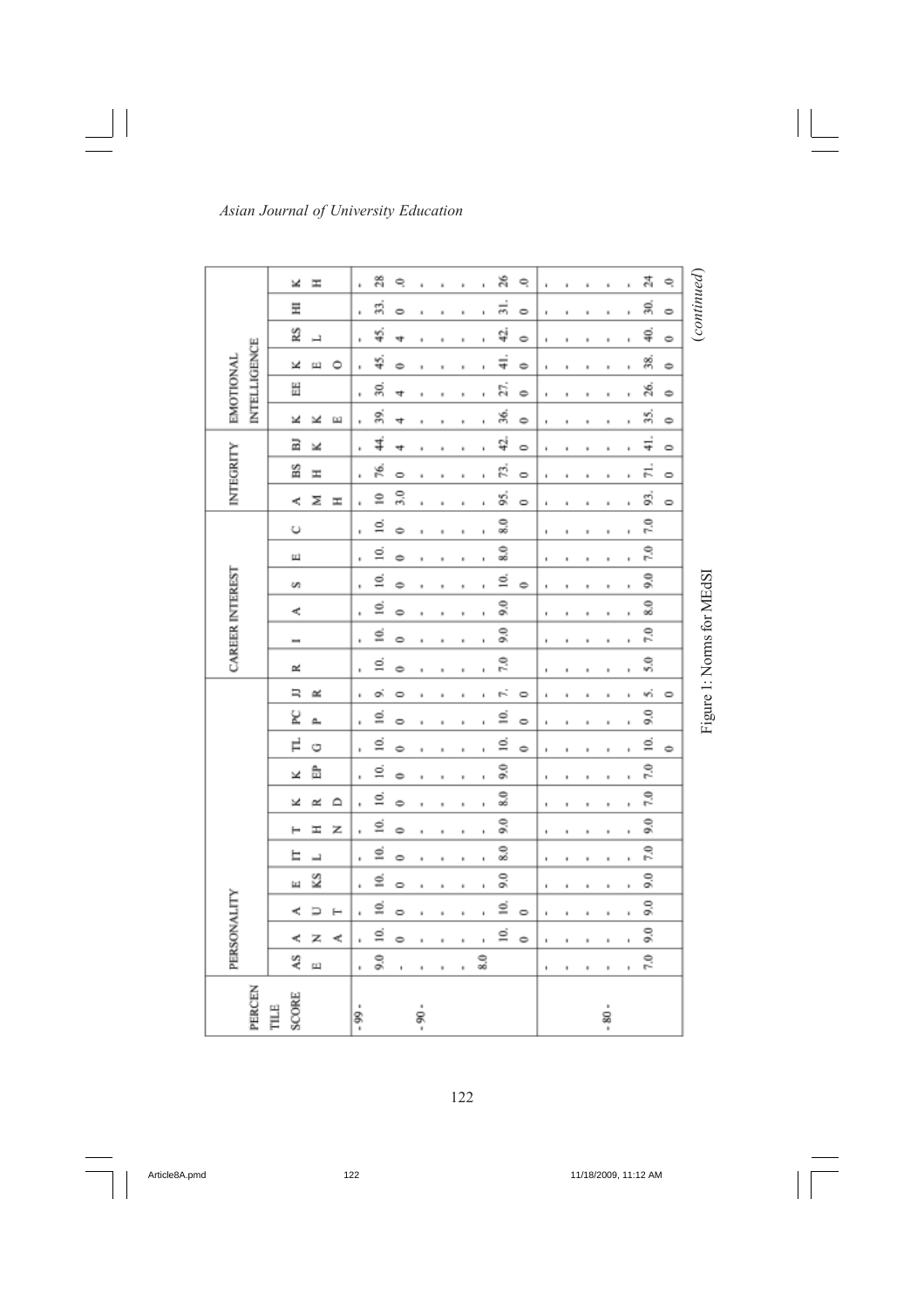| g<br>n<br>ę<br>a<br>ę<br>ę<br>ı<br>×<br>ŧ<br>ï<br>٠<br>g<br>g,<br>S,<br>$\Rightarrow$<br>$\Rightarrow$<br>$\Rightarrow$<br>ı<br>ı<br>ï<br>×<br>ı<br>×<br>57.<br>39,<br>38,<br>۰<br>¢<br>¢<br>ı<br>ł.<br>ł<br>ı<br>٠<br>٠<br>٠<br>٠<br>٠<br>٠<br>×<br>36.<br>35.<br>5Ś,<br>۰<br>۰<br>۰<br>٠<br>ä<br>ä<br>ă,<br>z,<br>۰<br>ı<br>۰<br>ï<br>ä<br>ï<br>ä<br>S,<br>$\vec{a}$<br>Ľ,<br>$\circ$<br>O<br>o<br>90<br>ı.<br>ı<br>ı<br>×<br>ı<br>ä<br>ı<br>ı<br>S,<br>ş<br>B,<br>¢<br>$\ddot{\phantom{1}}$<br>$\ddot{\phantom{1}}$<br>ı<br>ï<br>×<br>×<br>H<br>ï<br>ł<br>×<br>٠<br>$\,$<br>۱<br>67.<br>S,<br>Ś<br>$\Rightarrow$<br>$\Rightarrow$<br>$\Rightarrow$<br>,<br>ı.<br>×<br>ı<br>٠<br>×<br>ł<br>×<br>$\,$<br>١<br>5Ì<br>g<br>89.<br>¢<br>$\Rightarrow$<br>$\Rightarrow$<br>ı<br>ï<br>ä<br>ı<br>×<br>×<br>٠<br>٠<br>٠<br>5.0<br>ş<br>$\frac{6}{4}$<br>ł,<br>ï<br>×<br>ï<br>٠<br>ä<br>×<br>ı<br>٠<br>ï<br>٠<br>5.0<br>Ã<br>$\frac{0}{4}$<br>ĭ.<br>ı<br>×<br>×<br>×<br>×<br>ï<br>ä<br>ï<br>×<br>٠<br>9.0<br>3.0<br>8.0<br>ï<br>ı<br>ï<br>ä<br>×<br>ï<br>7.0<br>9<br>S<br>ı.<br>ï<br>٠<br>×<br>ı<br>ä<br>٠<br>ı<br>ï<br>$\frac{6}{6}$<br>5.0<br>្នុ<br>្នុ<br>k<br>×<br>ä<br>ï<br>ł<br>ı<br>×<br>ï<br>٠<br>3,0<br>2.0<br>$\frac{0}{1}$<br>$\frac{2.5}{2}$<br>ï<br>٠<br>νĵ.<br>$\Rightarrow$<br>$\Rightarrow$<br>0<br>÷<br>m<br>×<br>ı<br>×<br>ï<br>ı.<br>ı<br>×<br>×<br>×<br>$\overline{9.0}$<br>5,0<br>$\frac{8.0}{2}$<br>١<br>ł.<br>×<br>١<br>ı<br>١<br>ŧ<br>×<br>9.0<br>9.0<br>$\frac{6}{20}$<br>٠<br>ï<br>ı<br>×<br>ı<br>۱<br>6.2<br>5.0<br>5.0<br>×<br>ł<br>ï<br>ï<br>ï<br>٠<br>×<br>ı<br>٠<br>٠<br>۱<br>٠<br>٠<br>6.0<br>7.0<br>6.0<br>ı<br>ï<br>×<br>ï<br>ï<br>ï<br>ä<br>3.9<br>8.0<br>20<br>E<br>ï<br>ı<br>ł<br>ı<br>ı<br>×<br>f,<br>$\mathbf{I}$<br>I.<br>5.2<br>62<br>$\overline{6.0}$<br>\$.0<br>ı,<br>$\scriptstyle\rm s$<br>ı<br>ı<br>ı<br>ı<br>ı<br>$\mathsf{I}\hspace{-1.5pt}\mathsf{I}$<br>ı<br>×<br>ı<br>ä<br>7.0<br>5,0<br>5,0<br>ï<br>٠<br>ï<br>ı<br>×<br>$\,$<br>ï<br>×<br>ï<br>٠<br>ŧ<br>$\mathbf{I}$<br>9.0<br>8.0<br>73<br>7.0<br>ï<br>٠<br>×<br>ï<br>ł.<br>ï<br>ı<br>×<br>ı<br>٠<br>$\frac{1}{2}$<br>$\frac{6}{20}$<br>5,0<br>E<br>ı.<br>٠<br>ı<br>ı<br>ŧ<br>٠<br>ï<br>۱<br>7.0<br>5.0<br>$\tilde{c}$<br>ï<br>í,<br>ï<br>٠<br>٠<br>ı<br>f,<br>ı<br>í,<br>ł,<br>×<br>ï<br>× | Cont'd Figure 1: Norms for MEdSI<br>×. | ٠ | ٠ | ٠ | ٠ | × | ä, |  |  | × |  |  |  |  |  |  | ٠ |
|---------------------------------------------------------------------------------------------------------------------------------------------------------------------------------------------------------------------------------------------------------------------------------------------------------------------------------------------------------------------------------------------------------------------------------------------------------------------------------------------------------------------------------------------------------------------------------------------------------------------------------------------------------------------------------------------------------------------------------------------------------------------------------------------------------------------------------------------------------------------------------------------------------------------------------------------------------------------------------------------------------------------------------------------------------------------------------------------------------------------------------------------------------------------------------------------------------------------------------------------------------------------------------------------------------------------------------------------------------------------------------------------------------------------------------------------------------------------------------------------------------------------------------------------------------------------------------------------------------------------------------------------------------------------------------------------------------------------------------------------------------------------------------------------------------------------------------------------------------------------------------------------------------------------------------------------------------------------------------------------------------------------------------------------------------------------------------------------------------------------------------------------------------------------------------------------------------------------------------------------------------------------------------------------|----------------------------------------|---|---|---|---|---|----|--|--|---|--|--|--|--|--|--|---|
|                                                                                                                                                                                                                                                                                                                                                                                                                                                                                                                                                                                                                                                                                                                                                                                                                                                                                                                                                                                                                                                                                                                                                                                                                                                                                                                                                                                                                                                                                                                                                                                                                                                                                                                                                                                                                                                                                                                                                                                                                                                                                                                                                                                                                                                                                             |                                        |   |   |   |   |   |    |  |  |   |  |  |  |  |  |  |   |
|                                                                                                                                                                                                                                                                                                                                                                                                                                                                                                                                                                                                                                                                                                                                                                                                                                                                                                                                                                                                                                                                                                                                                                                                                                                                                                                                                                                                                                                                                                                                                                                                                                                                                                                                                                                                                                                                                                                                                                                                                                                                                                                                                                                                                                                                                             |                                        |   |   |   |   |   |    |  |  |   |  |  |  |  |  |  |   |
|                                                                                                                                                                                                                                                                                                                                                                                                                                                                                                                                                                                                                                                                                                                                                                                                                                                                                                                                                                                                                                                                                                                                                                                                                                                                                                                                                                                                                                                                                                                                                                                                                                                                                                                                                                                                                                                                                                                                                                                                                                                                                                                                                                                                                                                                                             |                                        |   |   |   |   |   |    |  |  |   |  |  |  |  |  |  |   |
|                                                                                                                                                                                                                                                                                                                                                                                                                                                                                                                                                                                                                                                                                                                                                                                                                                                                                                                                                                                                                                                                                                                                                                                                                                                                                                                                                                                                                                                                                                                                                                                                                                                                                                                                                                                                                                                                                                                                                                                                                                                                                                                                                                                                                                                                                             |                                        |   |   |   |   |   |    |  |  |   |  |  |  |  |  |  |   |
|                                                                                                                                                                                                                                                                                                                                                                                                                                                                                                                                                                                                                                                                                                                                                                                                                                                                                                                                                                                                                                                                                                                                                                                                                                                                                                                                                                                                                                                                                                                                                                                                                                                                                                                                                                                                                                                                                                                                                                                                                                                                                                                                                                                                                                                                                             |                                        |   |   |   |   |   |    |  |  |   |  |  |  |  |  |  |   |
|                                                                                                                                                                                                                                                                                                                                                                                                                                                                                                                                                                                                                                                                                                                                                                                                                                                                                                                                                                                                                                                                                                                                                                                                                                                                                                                                                                                                                                                                                                                                                                                                                                                                                                                                                                                                                                                                                                                                                                                                                                                                                                                                                                                                                                                                                             |                                        |   |   |   |   |   |    |  |  |   |  |  |  |  |  |  |   |
|                                                                                                                                                                                                                                                                                                                                                                                                                                                                                                                                                                                                                                                                                                                                                                                                                                                                                                                                                                                                                                                                                                                                                                                                                                                                                                                                                                                                                                                                                                                                                                                                                                                                                                                                                                                                                                                                                                                                                                                                                                                                                                                                                                                                                                                                                             |                                        |   |   |   |   |   |    |  |  |   |  |  |  |  |  |  |   |
|                                                                                                                                                                                                                                                                                                                                                                                                                                                                                                                                                                                                                                                                                                                                                                                                                                                                                                                                                                                                                                                                                                                                                                                                                                                                                                                                                                                                                                                                                                                                                                                                                                                                                                                                                                                                                                                                                                                                                                                                                                                                                                                                                                                                                                                                                             |                                        |   |   |   |   |   |    |  |  |   |  |  |  |  |  |  |   |
|                                                                                                                                                                                                                                                                                                                                                                                                                                                                                                                                                                                                                                                                                                                                                                                                                                                                                                                                                                                                                                                                                                                                                                                                                                                                                                                                                                                                                                                                                                                                                                                                                                                                                                                                                                                                                                                                                                                                                                                                                                                                                                                                                                                                                                                                                             |                                        |   |   |   |   |   |    |  |  |   |  |  |  |  |  |  |   |
|                                                                                                                                                                                                                                                                                                                                                                                                                                                                                                                                                                                                                                                                                                                                                                                                                                                                                                                                                                                                                                                                                                                                                                                                                                                                                                                                                                                                                                                                                                                                                                                                                                                                                                                                                                                                                                                                                                                                                                                                                                                                                                                                                                                                                                                                                             |                                        |   |   |   |   |   |    |  |  |   |  |  |  |  |  |  |   |
|                                                                                                                                                                                                                                                                                                                                                                                                                                                                                                                                                                                                                                                                                                                                                                                                                                                                                                                                                                                                                                                                                                                                                                                                                                                                                                                                                                                                                                                                                                                                                                                                                                                                                                                                                                                                                                                                                                                                                                                                                                                                                                                                                                                                                                                                                             |                                        |   |   |   |   |   |    |  |  |   |  |  |  |  |  |  |   |
|                                                                                                                                                                                                                                                                                                                                                                                                                                                                                                                                                                                                                                                                                                                                                                                                                                                                                                                                                                                                                                                                                                                                                                                                                                                                                                                                                                                                                                                                                                                                                                                                                                                                                                                                                                                                                                                                                                                                                                                                                                                                                                                                                                                                                                                                                             |                                        |   |   |   |   |   |    |  |  |   |  |  |  |  |  |  |   |
|                                                                                                                                                                                                                                                                                                                                                                                                                                                                                                                                                                                                                                                                                                                                                                                                                                                                                                                                                                                                                                                                                                                                                                                                                                                                                                                                                                                                                                                                                                                                                                                                                                                                                                                                                                                                                                                                                                                                                                                                                                                                                                                                                                                                                                                                                             |                                        |   |   |   |   |   |    |  |  |   |  |  |  |  |  |  |   |
|                                                                                                                                                                                                                                                                                                                                                                                                                                                                                                                                                                                                                                                                                                                                                                                                                                                                                                                                                                                                                                                                                                                                                                                                                                                                                                                                                                                                                                                                                                                                                                                                                                                                                                                                                                                                                                                                                                                                                                                                                                                                                                                                                                                                                                                                                             |                                        |   |   |   |   |   |    |  |  |   |  |  |  |  |  |  |   |
|                                                                                                                                                                                                                                                                                                                                                                                                                                                                                                                                                                                                                                                                                                                                                                                                                                                                                                                                                                                                                                                                                                                                                                                                                                                                                                                                                                                                                                                                                                                                                                                                                                                                                                                                                                                                                                                                                                                                                                                                                                                                                                                                                                                                                                                                                             |                                        |   |   |   |   |   |    |  |  |   |  |  |  |  |  |  |   |
|                                                                                                                                                                                                                                                                                                                                                                                                                                                                                                                                                                                                                                                                                                                                                                                                                                                                                                                                                                                                                                                                                                                                                                                                                                                                                                                                                                                                                                                                                                                                                                                                                                                                                                                                                                                                                                                                                                                                                                                                                                                                                                                                                                                                                                                                                             |                                        |   |   |   |   |   |    |  |  |   |  |  |  |  |  |  |   |
|                                                                                                                                                                                                                                                                                                                                                                                                                                                                                                                                                                                                                                                                                                                                                                                                                                                                                                                                                                                                                                                                                                                                                                                                                                                                                                                                                                                                                                                                                                                                                                                                                                                                                                                                                                                                                                                                                                                                                                                                                                                                                                                                                                                                                                                                                             |                                        |   |   |   |   |   |    |  |  |   |  |  |  |  |  |  |   |
|                                                                                                                                                                                                                                                                                                                                                                                                                                                                                                                                                                                                                                                                                                                                                                                                                                                                                                                                                                                                                                                                                                                                                                                                                                                                                                                                                                                                                                                                                                                                                                                                                                                                                                                                                                                                                                                                                                                                                                                                                                                                                                                                                                                                                                                                                             |                                        |   |   |   |   |   |    |  |  |   |  |  |  |  |  |  |   |
|                                                                                                                                                                                                                                                                                                                                                                                                                                                                                                                                                                                                                                                                                                                                                                                                                                                                                                                                                                                                                                                                                                                                                                                                                                                                                                                                                                                                                                                                                                                                                                                                                                                                                                                                                                                                                                                                                                                                                                                                                                                                                                                                                                                                                                                                                             |                                        |   |   |   |   |   |    |  |  |   |  |  |  |  |  |  |   |
|                                                                                                                                                                                                                                                                                                                                                                                                                                                                                                                                                                                                                                                                                                                                                                                                                                                                                                                                                                                                                                                                                                                                                                                                                                                                                                                                                                                                                                                                                                                                                                                                                                                                                                                                                                                                                                                                                                                                                                                                                                                                                                                                                                                                                                                                                             |                                        |   |   |   |   |   |    |  |  |   |  |  |  |  |  |  |   |
|                                                                                                                                                                                                                                                                                                                                                                                                                                                                                                                                                                                                                                                                                                                                                                                                                                                                                                                                                                                                                                                                                                                                                                                                                                                                                                                                                                                                                                                                                                                                                                                                                                                                                                                                                                                                                                                                                                                                                                                                                                                                                                                                                                                                                                                                                             |                                        |   |   |   |   |   |    |  |  |   |  |  |  |  |  |  |   |
|                                                                                                                                                                                                                                                                                                                                                                                                                                                                                                                                                                                                                                                                                                                                                                                                                                                                                                                                                                                                                                                                                                                                                                                                                                                                                                                                                                                                                                                                                                                                                                                                                                                                                                                                                                                                                                                                                                                                                                                                                                                                                                                                                                                                                                                                                             |                                        |   |   |   |   |   |    |  |  |   |  |  |  |  |  |  |   |
|                                                                                                                                                                                                                                                                                                                                                                                                                                                                                                                                                                                                                                                                                                                                                                                                                                                                                                                                                                                                                                                                                                                                                                                                                                                                                                                                                                                                                                                                                                                                                                                                                                                                                                                                                                                                                                                                                                                                                                                                                                                                                                                                                                                                                                                                                             |                                        |   |   |   |   |   |    |  |  |   |  |  |  |  |  |  |   |
|                                                                                                                                                                                                                                                                                                                                                                                                                                                                                                                                                                                                                                                                                                                                                                                                                                                                                                                                                                                                                                                                                                                                                                                                                                                                                                                                                                                                                                                                                                                                                                                                                                                                                                                                                                                                                                                                                                                                                                                                                                                                                                                                                                                                                                                                                             |                                        |   |   |   |   |   |    |  |  |   |  |  |  |  |  |  |   |

 $\lfloor \ \rfloor$ 

123

 $\Box$ l

Article8A.pmd 123 123 11/18/2009, 11:13 AM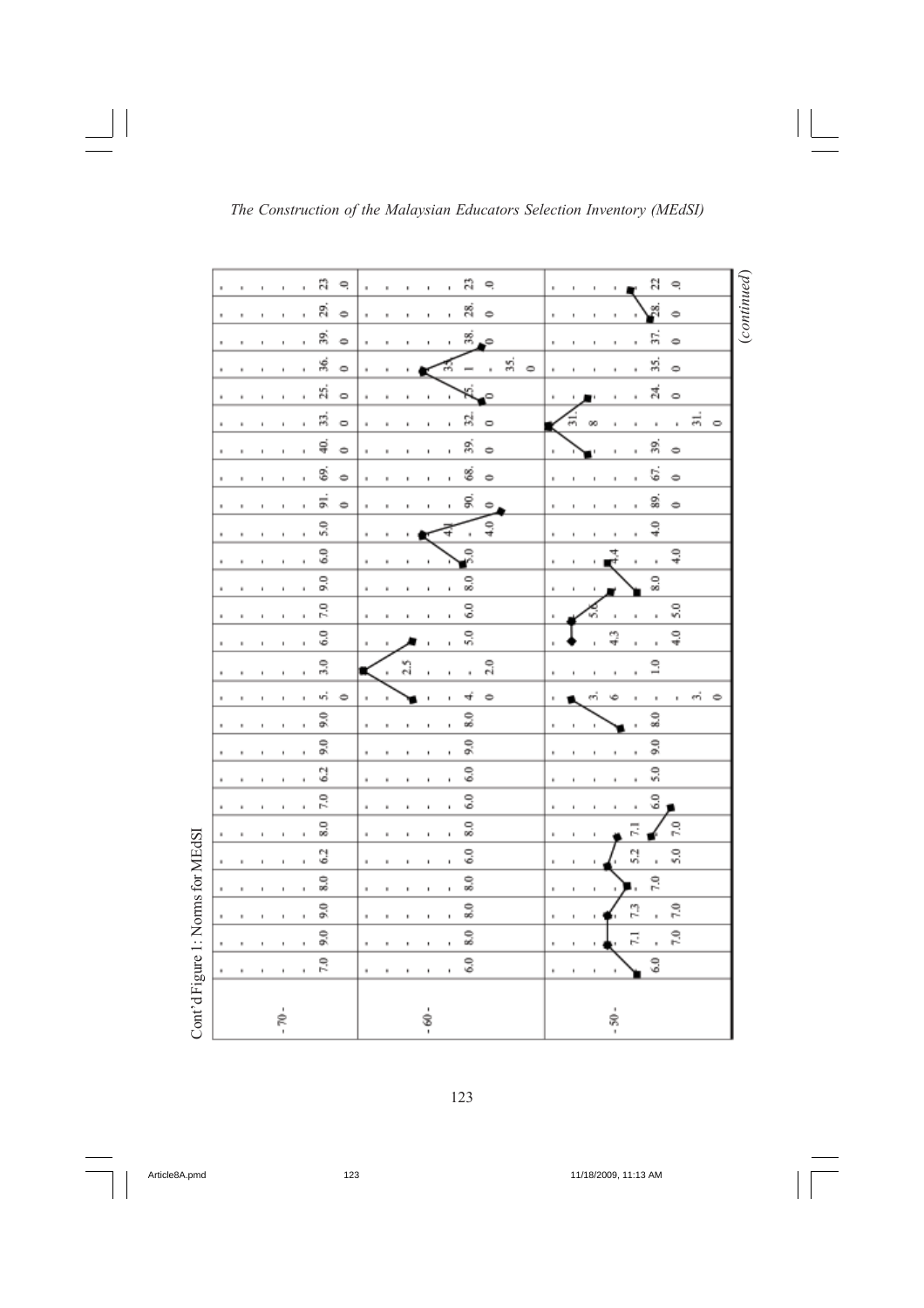| $_{(continued)}$<br>ę<br>$\mathcal{F}_\mathcal{C}$<br>ĸ.     | Ŷ,<br>ă,<br>τü<br>× | ユ<br>$\circ$<br>¥.<br>$\mathbf{r}$ | 32.<br>۰<br>×,<br>¥. | S.<br>ò<br>¥.<br>¥       | gi<br>$\ddot{\phantom{1}}$<br>×<br>×. | 57.<br>۰<br>ä<br>ï | G<br>۰<br>¥<br>٠ | 55<br>۰<br>×<br>¥, | 2.0<br>¥.<br>¥ | 2.0<br>¥<br>¥ | 6.0<br>×<br>۲      | 3.0<br>×<br>¥. | $\frac{1}{2}$<br>ŧ.<br>×, | ×<br>k.          | ei.<br>$\circ$<br>¥<br>× |               | 6.0<br>×<br>¥, | 7.0<br>×.<br>¥. | 2.0<br>¥.<br>×            | $\frac{3}{4}$<br>×<br>k. | 5.0<br>¥<br>× | 3.0<br>Đ.<br>٠ | 5.0<br>ä,<br>¥. | 6.0<br>¥.<br>×           | 5.0<br>¥.<br>٠           |
|--------------------------------------------------------------|---------------------|------------------------------------|----------------------|--------------------------|---------------------------------------|--------------------|------------------|--------------------|----------------|---------------|--------------------|----------------|---------------------------|------------------|--------------------------|---------------|----------------|-----------------|---------------------------|--------------------------|---------------|----------------|-----------------|--------------------------|--------------------------|
| និ                                                           | a.                  | ×.                                 | ï                    | ¥                        | ċ.                                    | ä                  | ٠                | ï.                 | ï              | $\ast$        | ¥,                 | ¥              | ٠                         | ę                |                          | ×             | ¥.             | ¥.              | ¥                         | ì.                       | ٠             | ٠              | ×               | $\bullet$                | $^{4.0}$<br>$\bullet$    |
| ×,                                                           |                     | ï                                  | ï                    | $\ddot{\phantom{0}}$     | ٠                                     | i.                 | ï                | ٠                  | í              | ٠             | $\bullet$          | ï              | ٠                         | ï                | ï                        | ¥.            | ¥              | ٠               | ٠                         | ı,                       | ٠             | ٠              | ï               | $\pmb{i}$                | $\bullet$                |
| t.                                                           |                     | ٠                                  | ŧ                    |                          | ١                                     |                    |                  | ٠                  | ï              |               | ٠                  | ¥              | ٠                         | Ŷ.               |                          | i.            | ï              | ٠               | ı                         | ٠                        | ٠             | ١              | ¥               | ï                        | ł.                       |
| ×.                                                           |                     | ٠                                  | ŧ                    | ٠                        | ٠                                     |                    |                  | ٠                  | ٠              | ٠             | ٠                  | ٠              |                           | ¥.               |                          | ¥.            | ï              | ٠               | k                         | ٠                        | ٠             | ٠              | k.              | ٠                        | $\ast$                   |
| k.                                                           | ×.                  | ×                                  | ×                    | ĸ                        | ٠                                     | ù.                 | k                | ŧ                  | ×.             | ٠             | ۲                  | ٠              | ×                         | ×                | k                        | ×             | ×              | ×               | $\boldsymbol{\kappa}$     | k                        | ٠             | $\mu$          | i.              | k                        | $\mathbf{h}$             |
| ۹                                                            | ۰                   | $\circ$                            | ۰                    | $\ddot{\phantom{0}}$     | $\Rightarrow$                         | ۰                  | ۰                | ۰                  |                |               |                    |                |                           |                  | ۰                        |               |                |                 |                           |                          |               |                |                 |                          |                          |
| g                                                            | á                   | 35.                                | F)                   | 22.                      | F.                                    | R,                 | S.               | S                  | 2.0            | 3.0           | 7.0                | $^{4.0}$       | $^{2.0}$                  |                  | еi                       | 7.0           | 8.0            | 3.0             | Ş                         | 6.0                      | $\frac{6}{4}$ | 6.0            | 6.0             | 6.0                      | 5.0                      |
| ×,                                                           | ¥                   | ï                                  | x                    | ï                        | ×,                                    | ï                  | ï                | ä,                 | ï              | ¥             | ×,                 | ï              | ×                         | ę                | ×,                       | ×             | ï              | ¥               | ï                         | ¥                        | ł.            | ï              | ×               | ×                        | $\overline{\phantom{a}}$ |
| X.                                                           | ×                   | ï                                  | ł                    | ¥                        | ×                                     | ×                  | ï                | ٠                  | ï              | ¥.            | ¥                  | ä,             | ×,                        | $\ast$           | $\bullet$                | ٠             | ٠              | ٠               | ×                         | ٠                        | ٠             | $\theta$       | ¥               | ٠                        | $\epsilon$               |
| ٠                                                            | ï                   | ٠                                  | ï                    | ł                        | ï                                     |                    |                  | ٠                  | ï              | ï             | ۲                  | ï              | ï                         | ï                | ï                        | ł,            | ï              | ١               | i.                        | ٠                        | ٠             | ï              | ï               | ï                        | ٠                        |
| Ŷ.                                                           |                     | ٠                                  |                      | ï                        | $\,$                                  |                    |                  | ٠                  | ï              | ٠             | ٠                  | ï              | ٠                         | ¥                |                          | Ŷ.            | ٠              | ٠               | ×                         | ٠                        | ٠             | ٠              | ¥               | ٠                        | э.                       |
| ٠.                                                           | ¥                   | ×                                  | k                    | ı.                       | ĸ                                     |                    | ×.               | ٠                  | ¥              | ٠             | ٠                  | ×              |                           | ٠                |                          | ٠             | ×.             | ۲               | ĸ                         | k.                       | ٠             | ٠              | r.              | ŧ.                       | ¥                        |
|                                                              | $\circ$             | $\circ$                            |                      | $\ddot{\phantom{0}}$     |                                       | ۰                  | $\circ$          | ۰                  |                |               |                    |                |                           |                  |                          |               |                |                 |                           |                          |               |                |                 |                          |                          |
|                                                              | r,                  | F6.                                |                      | S.                       |                                       | R                  | \$               | S                  |                |               |                    |                |                           |                  |                          |               |                |                 |                           |                          |               |                |                 |                          |                          |
|                                                              | ï                   | ¥                                  | $\overline{a}$       | $\overline{\phantom{a}}$ | $\Rightarrow$                         |                    | ï                | ٠                  |                |               | 7.0                |                |                           |                  | ۰                        | 7.4           | 8.0            | Ş               | 5.0                       |                          |               | 7.0            |                 |                          | 5.0                      |
| Q                                                            | ×                   | ¥                                  | Х,                   | ٠                        | 5                                     |                    | ٠                | ٠                  | 3.0            | 导             | $\hat{u}$          | 5.0            | 3.0                       | $\overline{1.0}$ | πŝ                       | $\mathcal{R}$ | ¥,             | $\bullet$       | ×                         | 7.0                      | 5.0           | ¥              | 7.0             | 7.0                      | $\lambda$                |
| 급                                                            |                     | ¥                                  | ï                    | ï                        | ¥                                     |                    | ٠                | v.                 | ¥              | $\bullet$     | $\hat{\mathbf{r}}$ | ï              | ×,                        | ï                | ĭ.                       | r.            | Ÿ.             | $\mathbf{r}$    | $\overline{\mathfrak{t}}$ | $\bar{1}$                | ×,            | ï              | Y.              | $\overline{\phantom{a}}$ | $\star$                  |
|                                                              | G                   | ï                                  | ï                    | ï                        | $\,$                                  |                    | ×                | 8                  | ï              | ٠             | ï                  | ï              | í.                        | ł                | ï                        | 7.7           | 8.4            | Y.              | $\overline{\phantom{a}}$  | $\lambda$                | ٠             | ï              | ¥               | $\overline{\phantom{a}}$ | $\hat{\mathbf{r}}$       |
| $\begin{array}{ccccccccc} & 1 & & 1 & & 1 & & 1 \end{array}$ | ŻŤ.                 | ö                                  | ٠                    | ò,                       | ٠                                     | öä                 | ö                | ţ.                 | ï              | ¥             | 7.5                | ï              |                           | Ŷ.               |                          |               |                |                 | 5.6                       | ٠                        | ٠             | ٠              | ¥               | ٠                        | 5.8                      |
|                                                              |                     | 36.                                | ×                    | E,                       | ٠                                     | 38.                | 86.              | ı,                 | ä              |               | ٠                  | ¥              |                           | ×                |                          |               |                | ę               |                           | ٠                        | ٠             | 6.8            | ×               | ä                        | $\blacksquare$           |
|                                                              |                     |                                    |                      |                          |                                       |                    |                  |                    |                |               |                    |                |                           |                  |                          |               |                |                 |                           |                          |               |                |                 |                          |                          |

Cont'd Figure 1: Norms for MEdSI Cont'd Figure 1: Norms for MEdSI

 $\Box$ 

124

Article8A.pmd 124 11/18/2009, 11:13 AM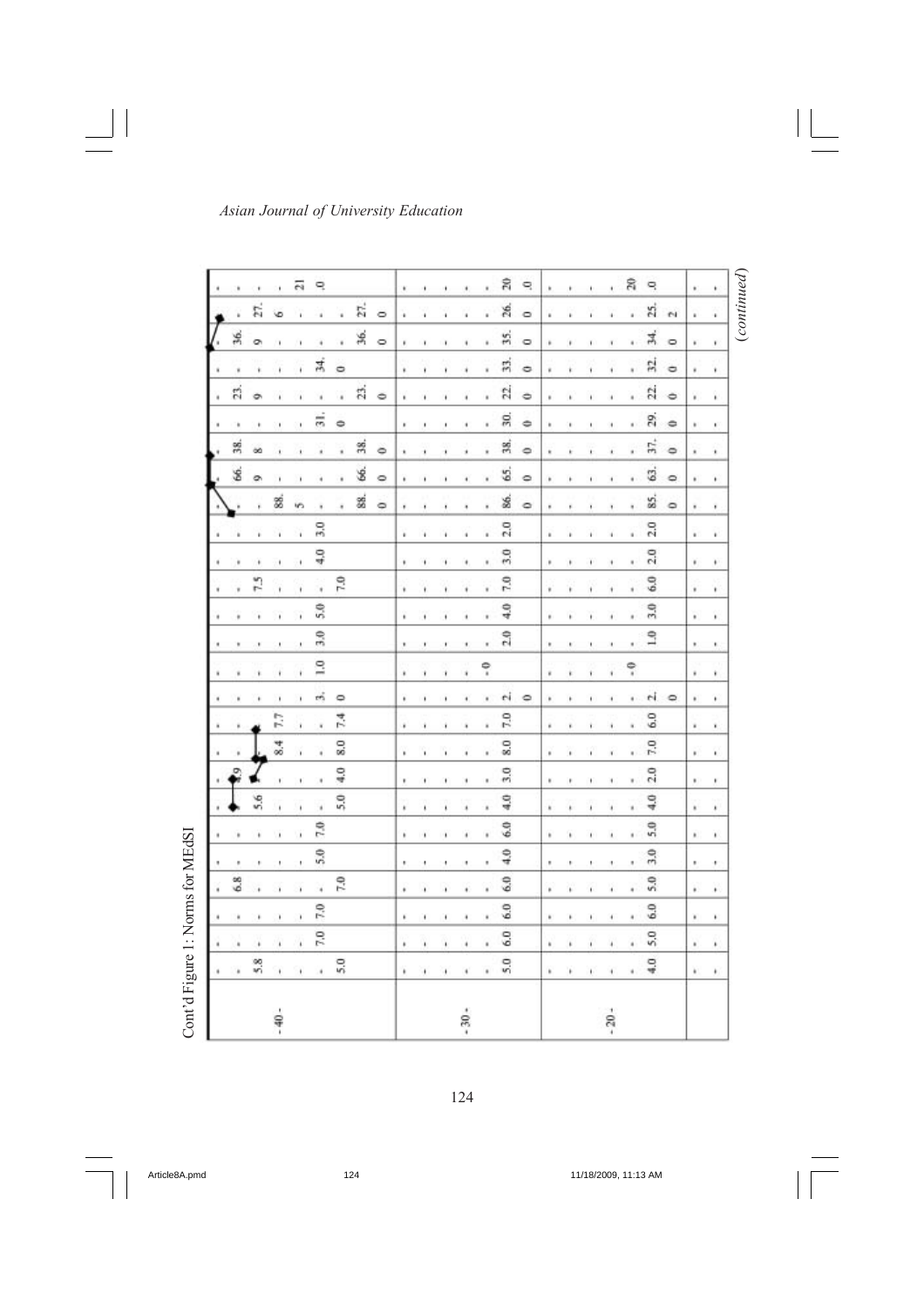| ı<br>u<br>ı<br>×<br>k<br>à.<br>k | í<br>ł<br>í<br>ï<br>ı<br>ï<br>ł<br>i<br>í<br>ł<br>í<br>Ù<br>ł | Z,<br>33.<br>31.<br>$\frac{1}{21}$<br>28.<br>36,<br>G)<br>82.<br>$1.0$ $2.0$ 5.0 1.0 1.0 | š<br>$\Rightarrow$<br>۵<br>۰<br>0<br>ö<br>¢<br>$\Rightarrow$ | ı<br>ï<br>í<br>ł<br>ı<br>ı<br>ł | ٠<br>ł<br>۱ | × |
|----------------------------------|---------------------------------------------------------------|------------------------------------------------------------------------------------------|--------------------------------------------------------------|---------------------------------|-------------|---|
|                                  |                                                               |                                                                                          |                                                              |                                 |             |   |
|                                  |                                                               |                                                                                          |                                                              |                                 |             |   |
|                                  |                                                               |                                                                                          |                                                              |                                 |             |   |
|                                  |                                                               |                                                                                          |                                                              |                                 |             |   |
| ı                                | $\frac{1}{2}$                                                 |                                                                                          |                                                              | k                               |             |   |
|                                  | ł                                                             |                                                                                          | ÷                                                            |                                 |             |   |
|                                  | í                                                             | 6.0                                                                                      |                                                              |                                 |             |   |
|                                  | ť                                                             |                                                                                          |                                                              |                                 |             |   |
|                                  | í                                                             | $4.0$ $  4.0$ $  5.0$ $  4.0$ $  2.0$ $  4.6$ $  3.0$ $  1.0$ $  7.0$                    |                                                              | ł                               |             |   |
| ×                                | í                                                             |                                                                                          |                                                              | í                               |             |   |
|                                  | ł                                                             |                                                                                          |                                                              |                                 |             |   |
|                                  | í                                                             |                                                                                          |                                                              |                                 |             |   |
| k<br>×                           | ï                                                             |                                                                                          |                                                              | ï                               | ï           |   |
|                                  | ,                                                             |                                                                                          |                                                              |                                 |             |   |
| ı                                | ı                                                             |                                                                                          |                                                              | ı                               | ï           |   |
|                                  |                                                               |                                                                                          |                                                              | í                               |             |   |

125